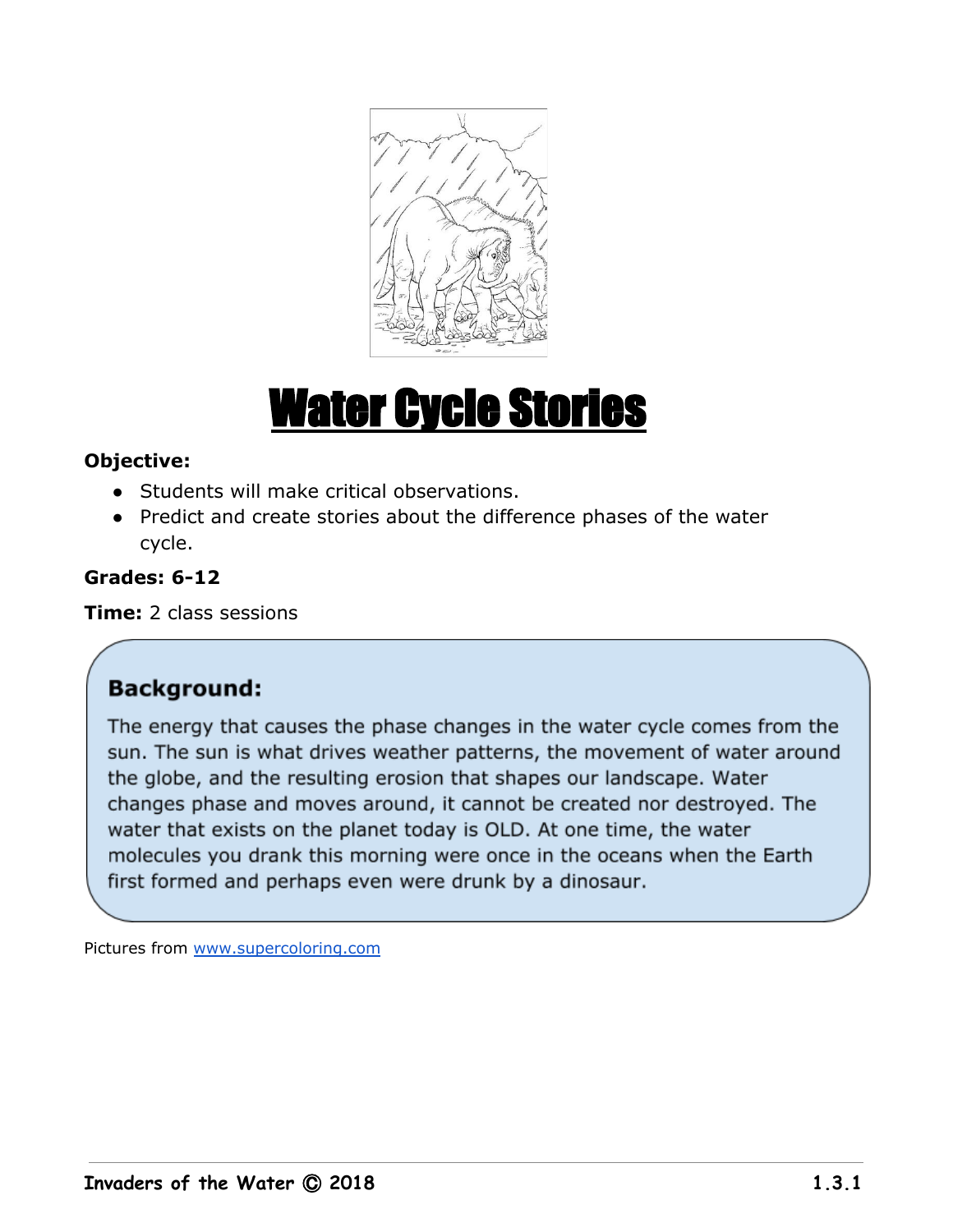#### **Problems to Solve:**

- Can I create a story by applying my background knowledge about the water cycle?
- Can I use my new knowledge of the water cycle to predict future changes to the Earth made by water?

#### **Materials:**

- Glass
- Different phases of the water cycle
- Sandwich sized zip lock bags
- Ice

# DAY ONE:

# **Procedures:**

**Step 1.** Pass out bags, sample cups and ice cubes. Place the ice cube in the sample cup and then place the whole thing in the Ziplock bag. Make sure there is a good quantity of air in the bags before sealing them so that any condensation that accumulates may be observed. Make sure the bags are tightly sealed.

**Step 2.** Have each student measure the mass of their bag and record that measurement in their lab notebook before taping the bag to the window or wall. Make sure the sample cup is right-side-up with the ice inside.

Fill out this table either as a class or have students complete this:

**Predict:** What will happen to the weight of the bag as the ice turns to water and then turns to water vapor? Draw a series of pictures with captions showing the plastic bag now, in two hours and tomorrow.

| <b>TWO HOURS</b> | <b>NEXT DAY</b> |
|------------------|-----------------|
|                  |                 |
|                  |                 |
|                  |                 |
|                  |                 |
|                  |                 |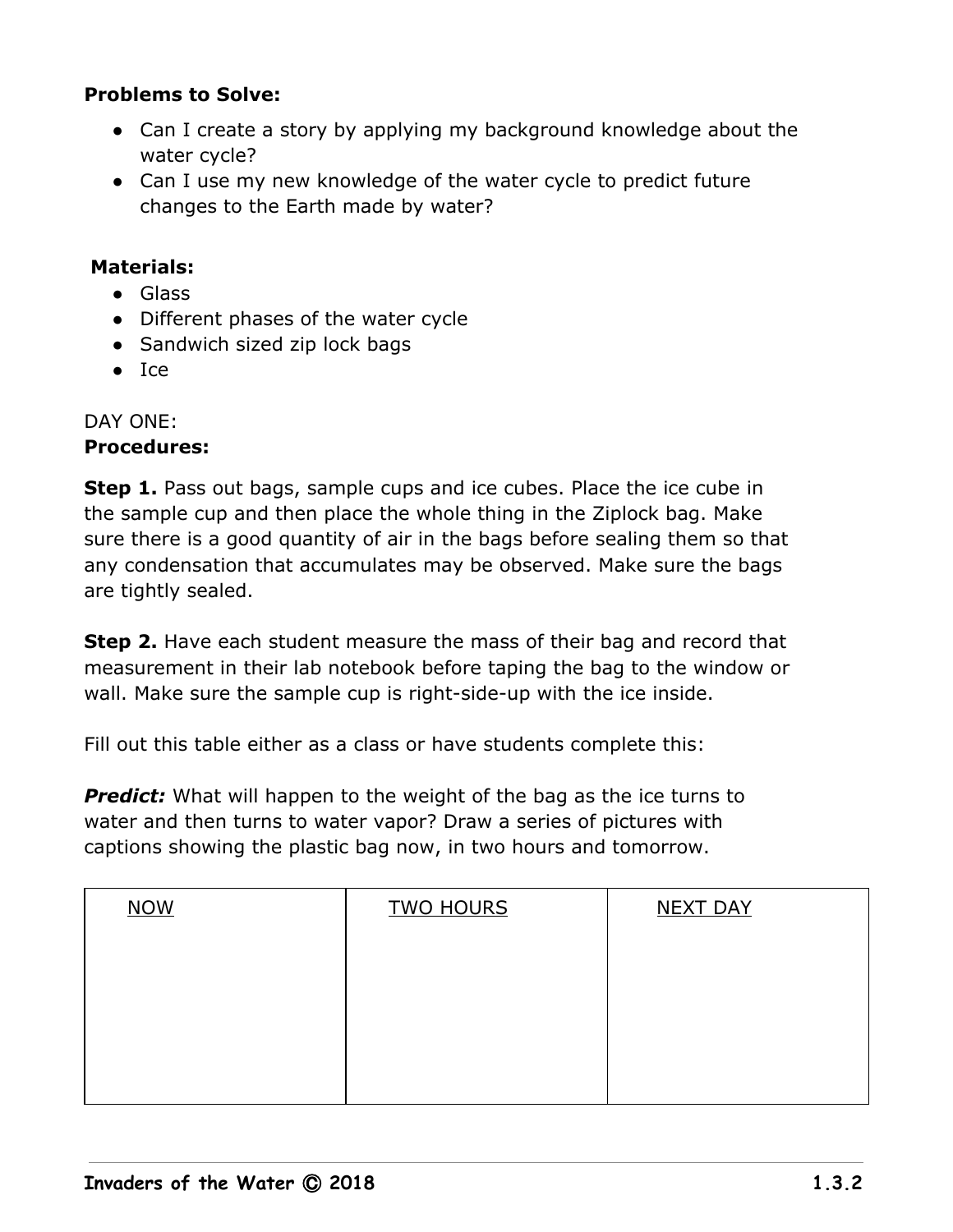**Step 3.** The following day, make some observations of the bags before taking them down. The ice should have melted and some condensation will have appeared on the sides of the bag and run down the sides of the bag to collect below the cup. Take the bags down and remove any tape. Measure the mass of the bags and compare the measurement to the previous day.

| <b>Phase</b>   | Day one (gms) | <b>Phase</b> | Day two (gms) |
|----------------|---------------|--------------|---------------|
| Ice<br>(solid) |               |              |               |

# **Analysis of mini-lab**

- 1. Did anything surprise you?
- 2. Did everything happen according to your predictions?
- 3. Flow directly into the Water Cycle discussion below.

#### DAY TWO:

#### **Procedures:**

**Step 1.** Begin by setting the glass of ice water on the table at the front of the room.

#### *Questions:*

What is happening to the ice?

What is happening on the outside of the glass?

Why are these things happening?

**Step 2.** Invite nine volunteers to come to the front of the room. Each student represents one molecule of water. Have them stand closely together in 3 rows of 3 students and interlock arms. They now represent water in its solid form – ice. Tell them that they are cold. They may shiver and vibrate a little but should remain bound together.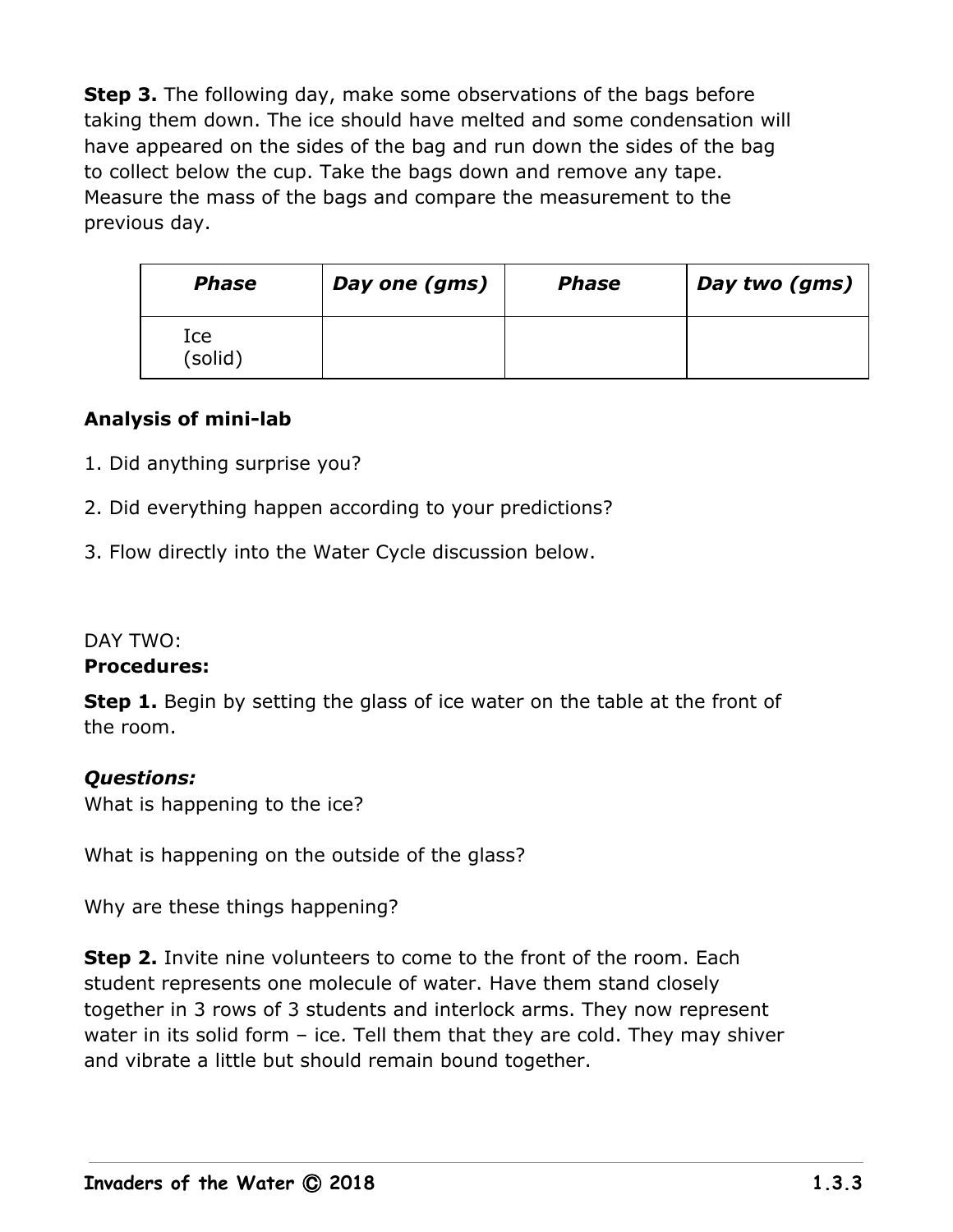**Step 3.** Now tell them you have placed the glass of water in a sunny window and the molecules of water in the ice cube have begun to get energized. They can now move around but should stay together in a cluster. They have melted and become liquid water. They should naturally unlink their arms and perhaps might join hands. Allow them to "flow" around the room and use that to illustrate the fluid motion of liquids.

**Step 4.** Now tell them that the sun has become really warm and they are very very excited and can move about freely. The cluster of 9 will soon disperse about the room, probably colliding with desks, other students and the walls of the room. You may need to have the water molecules "freeze" temporarily in order for your explanation to be heard by the students. They have evaporated and now represent water as a gas – water vapor or steam.

**Step 5.** Finally, tell them that the sun has set and it is beginning to become cold. When they collide with another water molecule, they should "stick together for warmth". Soon all the water molecules will form a liquid again. They have now condensed back onto a liquid. You may take things all the way back to the beginning again and tell the molecules to freeze solid by linking arms once again.

**Step 6.** Thank your water molecules and have them return to their seats.

# *Observations:*

Review the process of phase change that they observed, noting the way that temperature changed the behavior of the molecules.

**Step 7.** Give students the handout and turn on the overhead projector with the water cycle drawing.

**Step 8.** Invite students to name places on or around the planet where water can be found in any of its forms.

**Step 9.** Brainstorm 6 major locations where water is stored (**surface water, atmosphere, precipitation, glaciers, groundwater, living organisms**) fill in that area on the water cycle diagram and have students copy the labels onto their own diagrams. Classroom discussion on the importance of each of the storage areas as you label it.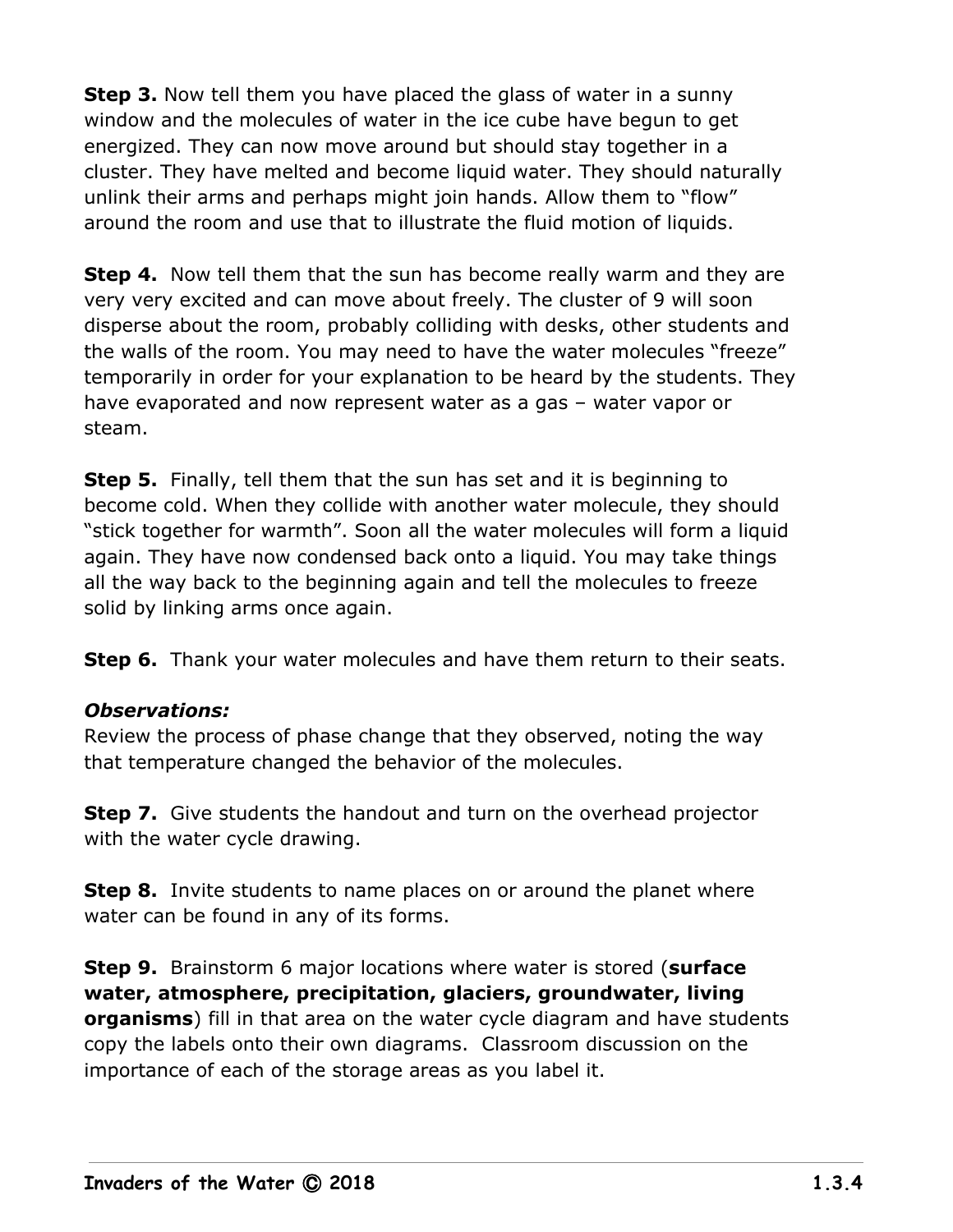**Step 10.** Discuss how water moves from one place to place. As they point out each part of the water cycle (**evaporate, condense, melt, freeze, percolate, transpire, drink, excrete**) introduce an arrow and a label for the diagram.

**Step 11.** Once the diagrams are completed, read or tell the students a story of a water molecule that makes a journey through the water cycle. A link for a list of water cycle books are listed at the link below. <https://buggyandbuddy.com/childrens-books-about-the-water-cycle/>

**Step 12.** Assign the students the job of telling the story of a water molecule that makes its own journey through the water cycle. Notice that each of the locations where water is stored has a number. Students will roll a dice to figure out where each water molecule will begin and end its journey. On its way, the water molecule must travel through at least 4 different locations including a living organism. Allow students time to outline their stories during class and check that each student has a reasonable story outline. The story itself can be completed as homework.